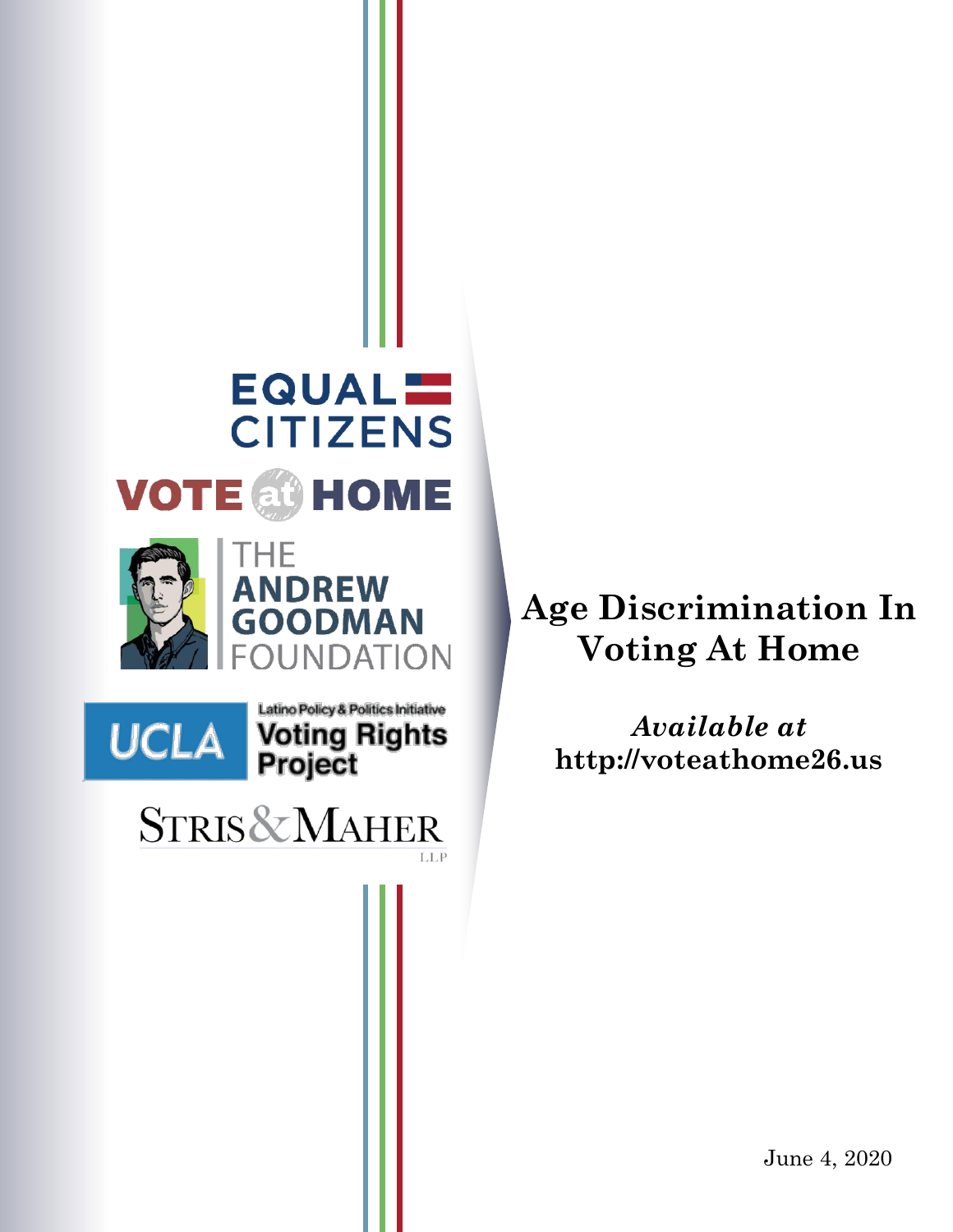



June 4, 2020

## **REPORT: Age Discrimination In Voting At Home**

*Some states forbid younger voters from voting at home while allowing older voters to do so. Courts will likely find these laws unconstitutional.*

*By: Jason Harrow, Equal Citizens; Yael Bromberg, Andrew Goodman Foundation; Prof. Joshua Douglas, Univ. of Kentucky College of Law; Michael Donofrio, Stris & Maher LLP; Tye Rush, UCLA Voting Rights Project (Data)*

In sixteen states, voters must, by law, provide an excuse to vote at home (voting from home is also known as voting "by mail" or "absentee"). In these states, voters may vote at home only if they are away from the jurisdiction, are physically disabled, or have another specific excuse.<sup>1</sup>

In seven of these states, being a certain age is a permissible predicate to voting at home. This violates the Twenty-Sixth Amendment's protection of the right to vote for anyone aged 18 or older. Texas, for

instance, lets any voter over 65 request a ballot to vote at home. <sup>2</sup> So does Indiana.<sup>3</sup> Louisiana, Mississippi, and South Carolina have similar provisions; Tennessee lets those 60 and older vote at home without an additional excuse; and Kentucky also has more generous rules for voters of an "advanced age," without defining that age specifically.<sup>4</sup> Missouri has



<sup>1</sup> These states are Alabama, Arkansas, Connecticut, Delaware, Indiana, Kentucky, Louisiana, Massachusetts, Mississippi, Missouri, New Hampshire, New York, South Carolina, Tennessee, Texas, and West Virginia. *See* [https://www.ncsl.org/research/elections-and](https://www.ncsl.org/research/elections-and-campaigns/absentee-and-early-voting.aspx)[campaigns/absentee-and-early-voting.aspx.](https://www.ncsl.org/research/elections-and-campaigns/absentee-and-early-voting.aspx) In several of these states, state election officials have said they will temporarily expand vote-by-mail options given the current coronavirus crisis. It is not entirely clear how all of these states will implement those exceptions or whether they provide sufficient certainty that no-excuse vote-by-mail will be available to all, although several states have declared that any voter may use the "medical" excuse because of COVID-19. *See* https://act.represent.us/sign/vote-home-coronavirus/.

<sup>2</sup> Texas Elec. Code § 82.003 ("A qualified voter is eligible for early voting by mail if the voter is 65 years of age or older on election day.").

<sup>3</sup> Ind. Code Ann. § 3-11-10-24(a)(5).

<sup>4</sup> *See generally* "Absentee Voting Rules," [https://www.vote.org/absentee-voting-rules/.](https://www.vote.org/absentee-voting-rules/) Michigan and Virginia require those who register by mail and will be voting for the first time to vote in-person, but they make an exception for older voters.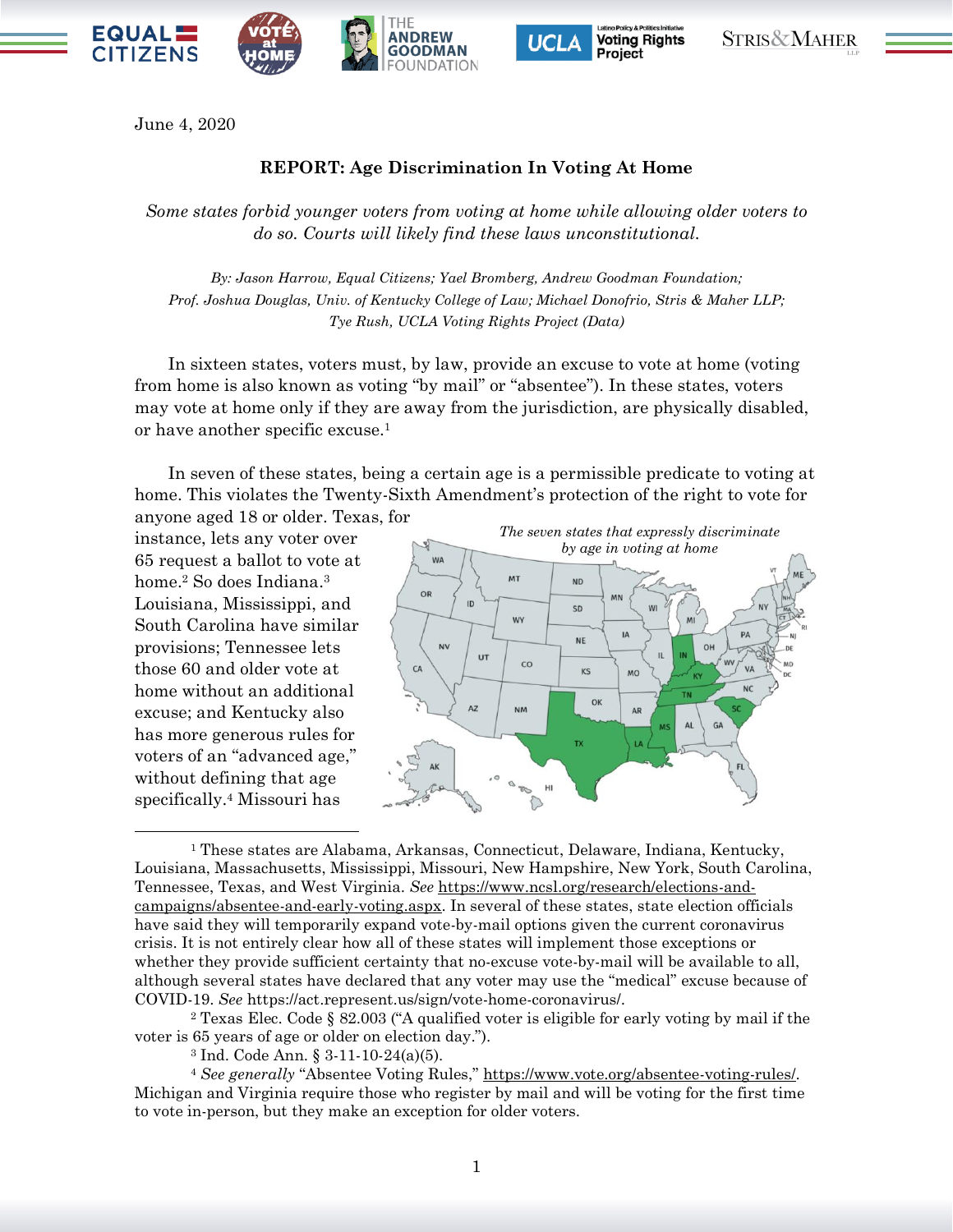







also passed a bill that expands voting options in 2020 but explicitly makes it easier for those over 65 to vote at home than other voters; that bill awaits the signature of the governor.<sup>5</sup>

Those laws are likely unconstitutional, especially in light of the COVID-19 pandemic. In particular, as this report explains, those laws likely violate the Twenty-Sixth Amendment, which says that the right to vote "shall not be denied or abridged . . . on account of age"—pandemic or not.

So far, we know of lawsuits in Texas, Indiana, and South Carolina that have made this claim.<sup>6</sup> The Texas plaintiffs succeeded on May 19, 2020 in obtaining a preliminary injunction in federal court in *Texas Democratic Party v. Abbott*, though that injunction has been stayed for the moment by a federal appeals court. 7

In this report, we explain why that Texas decision is correct, and we encourage others to bring this claim in Louisiana, Mississippi, Tennessee, Kentucky, South Carolina, and, if the relevant bill is passed, Missouri. We also provide novel data to show that this sort of discrimination has noticeable impacts on voting rates by age.

## The Twenty-Sixth Amendment: A Civil Rights Amendment To Bar All Age Discrimination In Voting

The Twenty-Sixth Amendment was ratified in 1971, and its operative provision says:

> The right of citizens of the United States, who are eighteen years of age or older, to vote shall not be denied or abridged by the United States or by any State on account of age.

Congress and the states ratified this Amendment as America was sending 18 year-olds to fight in the Vietnam War while not allowing them to vote. It is thus often associated with Vietnam War-related activism, but the Amendment was a long time in the making and resulted from a much deeper struggle for civil rights. It must be read as a civil rights amendment, and not a mere instruction to lower the voting age to eighteen.

Representative Jennings Randolph of West Virginia first introduced the Amendment in 1942, and Members of Congress proposed it, in identical form, at least once every session between then and the Amendment's ultimate ratification in 1971. 8

<sup>5</sup> *See* Missouri S.B. 631 (passed May 15, 2020).

<sup>6</sup> For the Texas complaint in *Gloria v. Hughs*, see [here.](https://static1.squarespace.com/static/5e909f4422f7a40a188de597/t/5ea991c0774c731ba9972f1c/1588171201803/Gloria.v.Hughs.pdf) For the Indiana complaint in

*Tully v. Okeson*, see [here.](https://electionlawblog.org/wp-content/uploads/Tully-amended-complaint.pdf) For the South Carolina complaint in *Middleton v. Andino*, see [here.](https://www.democracydocket.com/wp-content/uploads/sites/41/2020/05/2020-05-01-SC-Federal-Four-Pillars-Complaint-FINAL.pdf) <sup>7</sup> *See Texas Democratic Party v. Abbott*, W.D. Tex. No. 20-ca-438 (Order of May 19,

<sup>2020),</sup> available [here.](https://electionlawblog.org/wp-content/uploads/injunction.pdf)

<sup>8</sup> *See* Yael Bromberg, *Youth Voting Rights and the Unfulfilled Promise of the Twenty-Sixth Amendment*, 21 U. Penn J. Const. Law, 1105, 1117 ("Bromberg") (comparing S.J. Res.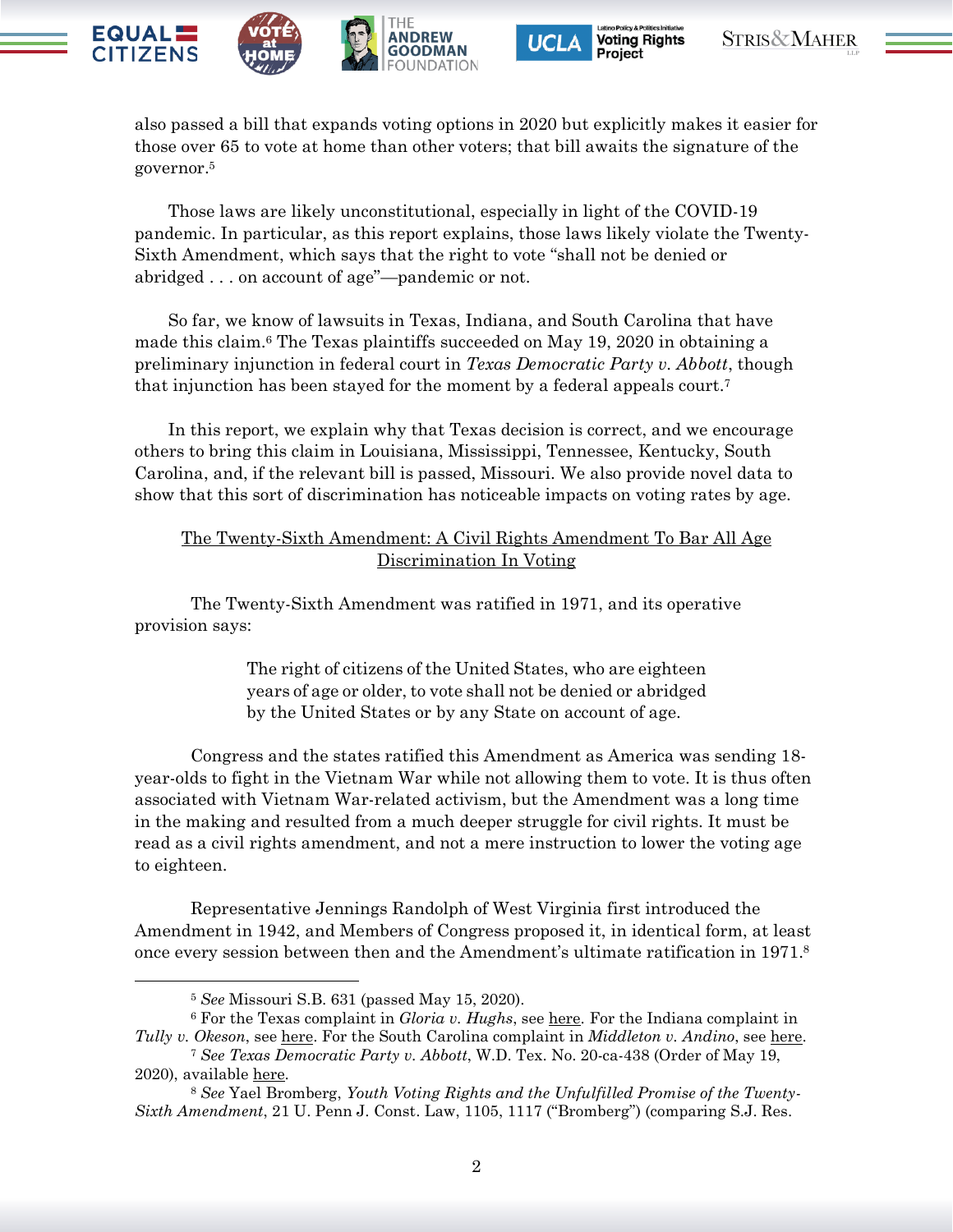





But the Amendment failed to gain steam until the end of the Civil Rights Era. At that point, it was "the upswell of 1960s activism that manifested as the nation's Second Reconstruction that ultimately expanded the vote to youth."<sup>9</sup> Jennings Randolph, now in the Senate, finally saw his idea come to fruition.

The text of the Twenty-Sixth Amendment was "modeled after similar provisions in the [Fifteenth A]mendment, which outlawed racial discrimination at the polls, and the [Nineteenth A]mendment, which enfranchised women."<sup>10</sup> According to one Congressperson, the Amendment "guarantees that citizens who are 18 years of age or older shall not be discriminated against on account of age." <sup>11</sup> The legislative history also demonstrates "an overwhelming influence of Fourteenth Amendment principles embedded in the push for ratification."<sup>12</sup> As the Senate Report accompanying the Twenty-Sixth Amendment recognized:

[F]orcing young voters to undertake special burdens—obtaining absentee ballots, or traveling to one centralized location in each city, for example—in order to exercise their right to vote might well serve to dissuade them from participating in the election. This result, and the election procedures that create it, are at least inconsistent with the purpose of the Voting Rights Act, which sought to encourage greater political participation on the part of the young; such segregation might even amount to a denial of their 14th Amendment right to equal protection of the laws in the exercise of the franchise. 13

In 1971, supermajorities in Congress ratified the Amendment, and 38 states followed suit in less than 100 days. The time period represents the quickest ratification of an amendment in our history, reflecting its overwhelming popularity across party lines. <sup>14</sup> Thus, when Congress and the states ratified the Amendment in 1971, it became an "integral part and natural extension of the Second Reconstruction."<sup>15</sup>

The Twenty-Sixth Amendment lowered the voting age to 18 for all elections, but its text has far greater impact. The Amendment bans age discrimination among eligible voters by explicitly guaranteeing that the right to vote "shall not be *denied or abridged* by the United States or by any State on account of age." (Emphasis added.)

<sup>166,</sup> 77th Cong. (1942), *with* U.S. Const, am. XXVI, and referencing Jenny Diamond Cheng, *Voting Rights for Millennials: Breathing New Life into the Twenty-Sixth Amendment*, 67 Syracuse L. Rev. 653, 674–75 n.186 (2017)).

<sup>9</sup> Bromberg at 1121.

<sup>10</sup> *See* 117 Cong. Rec. 7532, 7533 (1971) (statement of Rep. Celler).

<sup>11</sup> *Id.* at 7534 (remarks of Rep. Poff).

<sup>12</sup> Bromberg at 1161; *see also id.* at 1124–27, 1132–34.

<sup>13</sup> S. Rep. No. 92-26, at 14 (1971) (quoted in Bromberg at 1133).

<sup>14</sup> Bromberg at 1133.

<sup>15</sup> *Id.* at 1120.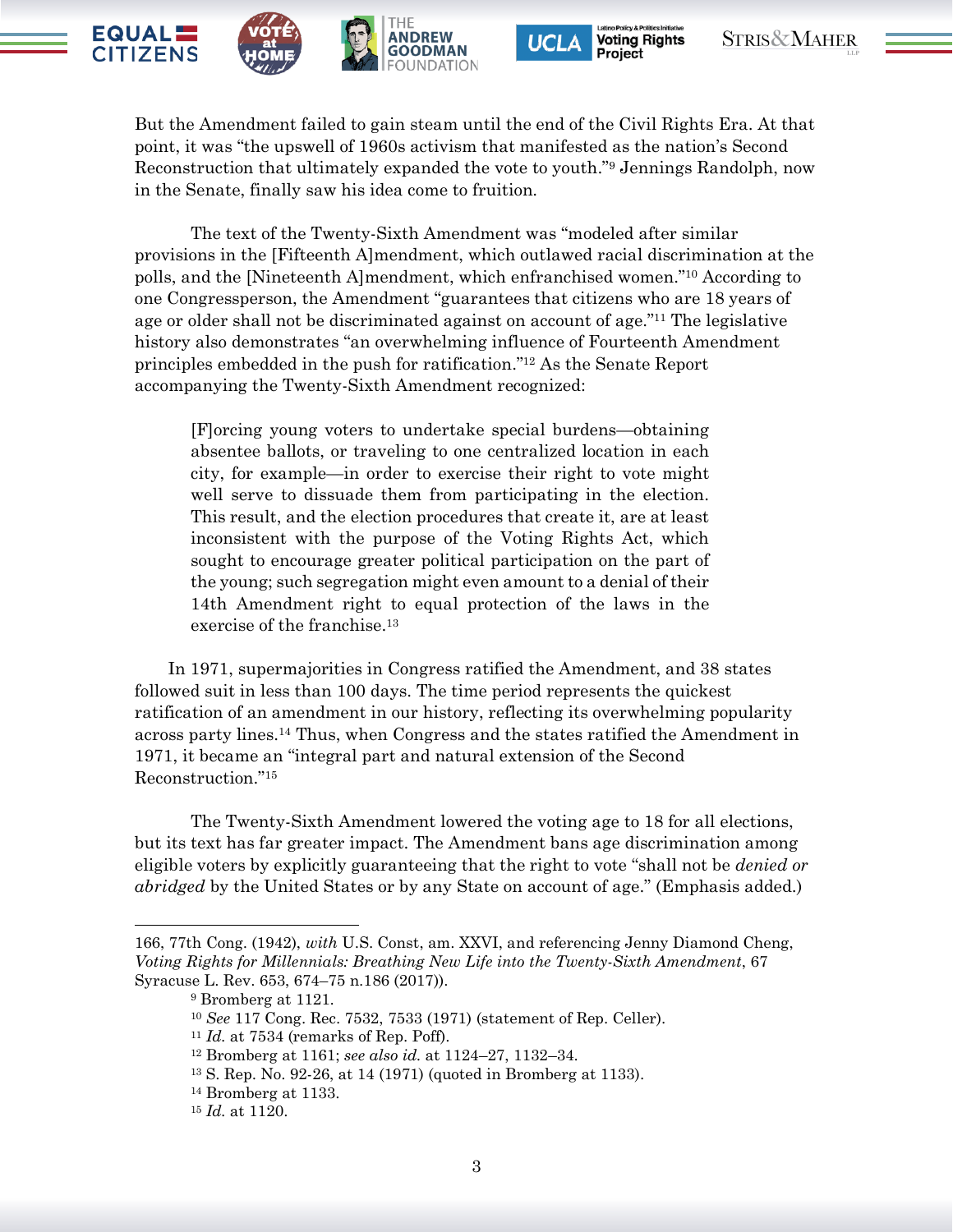







To "abridge" means to "curtail, lessen, or diminish (a right, privilege, etc.); to reduce the extent or scope of."<sup>16</sup> Therefore, the inclusion of the language "or abridged" shows the drafters' intent that the Amendment "do more than just police states' voting ages."<sup>17</sup>

The text of the Amendment thus prohibits laws that abridge—or diminish the ability of someone to vote based on their age. Meanwhile, state laws like § 82.003 of the Texas Election Code grant more lenient voting processes for older voters but not younger voters. As explained in more detail in the following section, this practice unconstitutionally "abridges" the voting rights of citizens younger than the arbitrary statutory cut-off age by lessening their voting rights relative to those of voters over the cut-off age.

#### The (Limited) History Of Twenty-Sixth Amendment Litigation

In the immediate wake of the Amendment's ratification, a few states persisted in making it much harder for younger voters, especially students and military voters, to vote than others. Plaintiffs challenged several such state and local laws, and courts applied strict scrutiny to those claims. In other words, the laws could survive only if states could demonstrate (1) a compelling state interest for the age discrimination, and (2) that the law was narrowly tailored to meet that interest. In many cases, courts struck down the laws. *See Ownby v. Dies*, 337 F. Supp. 38, 39 (E.D. Tex. 1971) (invalidating, under the Twenty-Sixth and Fourteenth Amendments, a state statute providing different criteria for determining voting residency for voters age 18–21 than for voters over the age of 21); *cf. Dunn v. Blumstein*, 405 U.S. 330 (1972) (applying strict scrutiny to Tennessee durational residency requirement for voter registration because the law forced voters to choose between the right to vote and the right to travel); *Worden v. Mercer County Bd. Of Elections*, 61 N.J. 325 (1972)(reviewing Twenty-Sixth Amendment legislative history and jurisprudence, applying strict scrutiny to invalidate a county policy of refusing voter registration to students domiciled on campus).<sup>18</sup>

The Supreme Court's lone ruling on a case directly involving a Twenty-Sixth Amendment claim occurred in 1979, towards the end of the initial wave of postratification litigation. In that case, the Court summarily affirmed a three-judge district court's decision to overturn voter registration restrictions in Waller County, Texas, because the registrar had been imposing unconstitutional burdens on students

<sup>16</sup> *Oxford English Dictionary* (3d ed. 2009); *see also* 52 U.S.C. § 10301(b) (Voting Rights Act defining "denial or abridgement" as a practice such that "the political processes leading to nomination or election in the State or political subdivision are not equally open to participation by members of a class of [protected] citizens in that its members *have less opportunity than other members of the electorate to participate in the political process* and to elect representatives of their choice") (emphasis added).

<sup>17</sup> Eric S. Fish, *The Twenty-Sixth Amendment Enforcement Power*, 121 Yale L.J. 1168, 1181 (2012).

<sup>18</sup> *See also* Bromberg at 1135-36 n.125, 126 (collecting cases).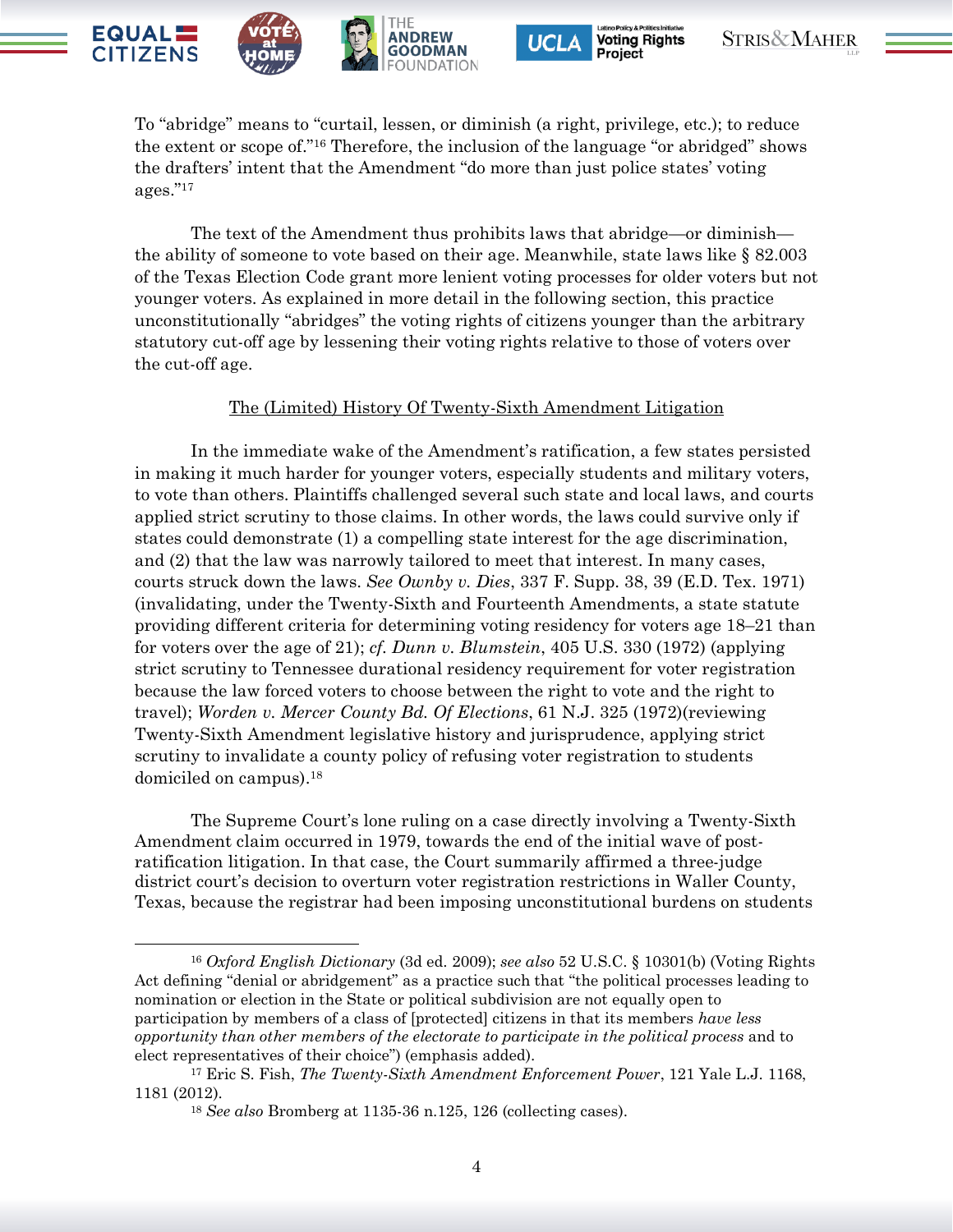







wishing to vote. *Symm v. United States*, 439 U.S. 1105 (1979) (reviewing the legislative history and bevy of litigation brought following ratification, finding consistency with the right to vote doctrine's application of strict scrutiny), *aff'g United States v. Texas*, 445 F. Supp. 1245 (S.D. Tex. 1978). That summary affirmance has precedential weight.<sup>19</sup>

After *Symm*, however, few cases challenged laws that discriminate against voters based on age. Thus, Twenty-Sixth Amendment jurisprudence largely froze in the decade following its ratification. Meanwhile, courts have considered numerous voting rights cases invoking the Fourteenth Amendment's due process and equal protection clauses.<sup>20</sup> Recently, litigants have turned back to the Twenty-Sixth Amendment in cases where politicians are discriminating against young voters or student voters. Enforcing the Twenty-Sixth Amendment's guarantee in the context of laws that allow only older voters to vote at home—especially during a pandemic when in-person voting is fraught with health concerns—is particularly appropriate.

For instance, one court recently noted that the Twenty-Sixth Amendment contributes "added protection to that already offered by the Fourteenth Amendment." *League of Women Voters of Fla., Inc. v. Detzner*, 314 F. Supp. 3d 1205, 1221 (N.D. Fla. 2018). Given the Twenty-Sixth Amendment's express identification of age as an impermissible axis of discrimination in voting, the more state-friendly balancing test that the Supreme Court uses under the Equal Protection Clause would be "unfitting" in a case alleging direct age discrimination in voting. *Id.* (citing *One Wisconsin Inst., Inc. v. Thomsen*, 198 F. Supp. 3d 896, 926 (W.D. Wis. 2016)). This heightened scrutiny is consistent with courts' use of strict scrutiny in the decade following ratification of the Twenty-Sixth Amendment, as well as with the reality that courts should interpret the Twenty-Sixth Amendment as prohibiting states from discriminating against any otherwise-eligible voter on the basis of age.

### Courts Would Likely Invalidate Age-Based Preferences, Which Are Especially Unfair Given The Current Pandemic

According to our research, no appellate court has yet definitively addressed whether any of the existing laws that allow only older voters to use age as a reason to vote at home violate the Twenty-Sixth Amendment. Hopefully courts will do so in the cases mentioned in Texas, Indiana, and potentially elsewhere.

On the merits of that question, the Amendment's history and Congress's intent show that courts will likely find these laws unconstitutional, particularly in light of new challenges presented amid the COVID-19 pandemic. The conclusion is the same

<sup>19</sup> *See* Bromberg at 1134-35 n.121 and supportive text (explaining *Symm*'s reasoning and the precedential effect of summary affirmances); Joshua A. Douglas and Michael E. Solimine, *Precedent, Three-Judge District Courts, and the Law of Democracy*, 107 Georgetown L..J. 413 (2018) (explaining precedential value of Supreme Court summary affirmance of a decision by a three-judge district court).

<sup>20</sup> Bromberg at 1150–61.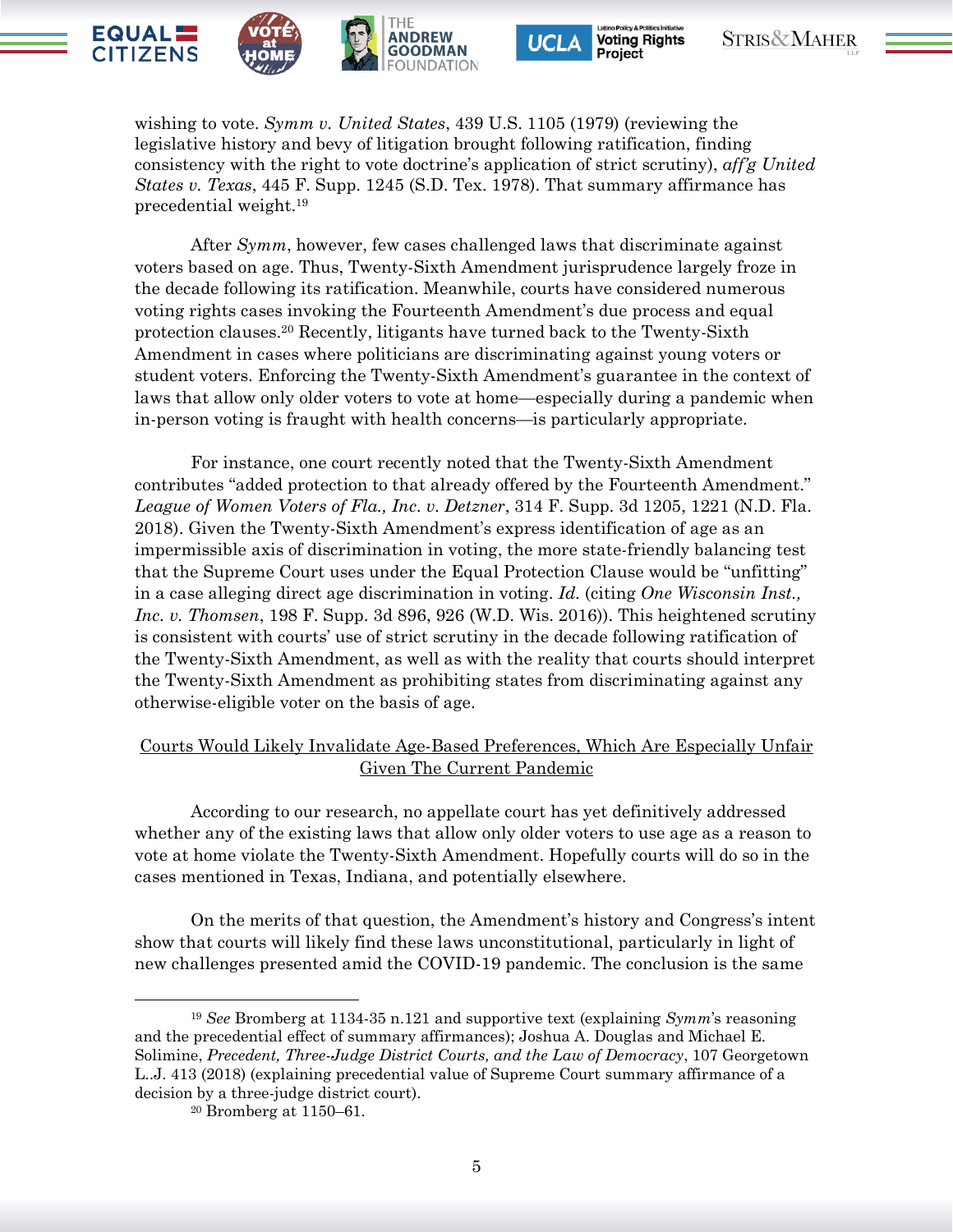







regardless of whether courts employ strict scrutiny, as they should, or apply a lowerlevel balancing test. These laws use age to create two classes of voters—one with easier access to the ballot box than the other—and functionally abridge the voting rights of younger voters. That practice is impermissible under the Twenty-Sixth Amendment.

The statutes here explicitly discriminate on the basis of age—i.e., they are *prima facie* discriminatory. A law that is discriminatory "on its face is subject to strict scrutiny regardless of the government's benign motive." *Reed v. Town of Gilbert*, 135 S. Ct. 2218, 2228 (2015); *see also Lynch v. Donnelly*, 465 U.S. 668, 687 n.13 (1984) (the Supreme Court "require[s] strict scrutiny of a statute or practice patently discriminatory on its face"); *Grutter v. Bollinger*, 539 U.S. 306, 326 (2003) (explicit "racial classifications imposed by government must be analyzed by a reviewing court under strict scrutiny") (quotation marks omitted). Laws analyzed under this standard are "constitutional only if they are narrowly tailored to further compelling governmental interests." *Id.* Under this strict standard, laws that facially discriminate based on a protected class are presumptively invalid.

For instance, a law that makes distinctions on the basis of race or ancestry are presumptively invalid under the Fifteenth Amendment, which prohibits racial discrimination in voting. *Rice v. Cayetano*, 528 U.S. 495, 512 (2000) (explaining that the Constitution "prohibits all provisions denying or abridging the voting franchise of any citizen or class of citizens on the basis of race"); *see also Smith v. Allwright*, 321 U.S. 649, 664 (1944) (striking down facially discriminatory policy that prevented African-Americans from voting in a primary election). Similarly, the Supreme Court has upheld a lower court's application of strict scrutiny under the Twenty-Sixth Amendment where a policy facially discriminates on the basis of age in voting. *See Symm*, 439 U.S. at 1105. The analysis for age under the Twenty-Sixth Amendment is the same as it is for race under the Fourteenth and Fifteenth Amendments, or religion under the First Amendment: where laws explicitly and intentionally divide Americans into groups on the basis of race, religion, or age, those laws are invalid unless the government can satisfy the highest level of scrutiny.

A federal court recently recognized that a Florida law preventing early voting on campuses targeted students and thus amounted to improper age discrimination. *Detzner*, 314 F. Supp. 3d at 1223 (noting that the restriction was "unexplainable on grounds other than age"). The court reasoned that:

> If a unanimous Senate, near-unanimous House of Representatives, and 38 ratifying states intended the Twenty-Sixth Amendment to have any teeth, the Amendment must protect those blatant and "unnecessary burdens and barriers" on young voters' rights.

*Id*. (citing *Worden v. Mercer Cty. Bd. Of Elections*, 61 N.J. 325, 345 (1972)).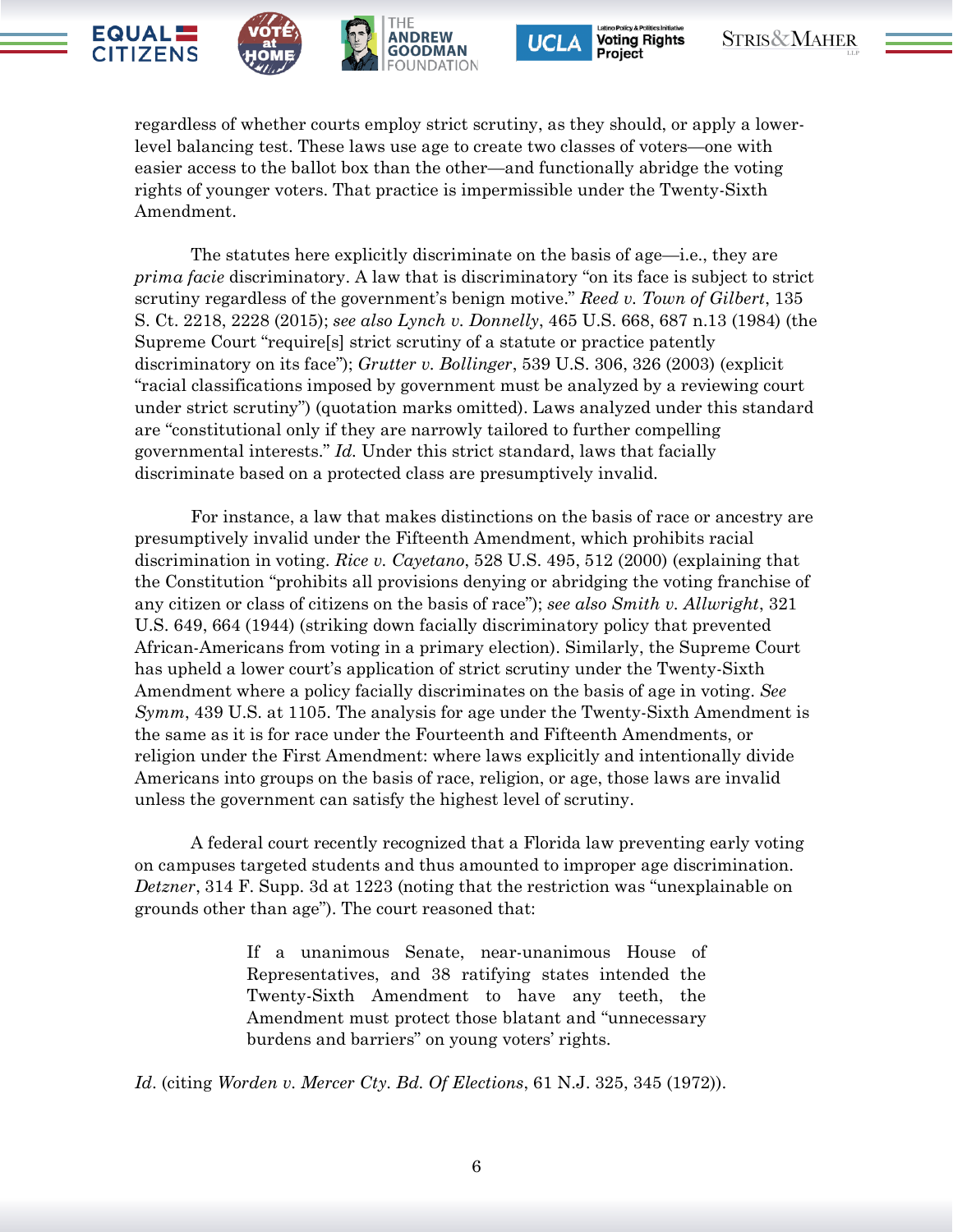







To be sure, as noted above, the Supreme Court has not passed on this issue explicitly (beyond a summary affirmance without further analysis), and it has also said that there is no fundamental right to vote via an absentee ballot if a law does *not* have an "impact on [voters'] ability to exercise the fundamental right to vote." *McDonald v. Bd. of Election Comm'rs*, 394 U.S. 802, 807 (1969). That case—with a factual predicate that arose in 1967, four years before the ratification of the Twenty-Sixth Amendment and in the absence of any public health threat posed by in-person voting—emphasizes the need for heightened scrutiny in this context. *McDonald* upheld an Illinois law that permitted those who were "medically incapacitated" to vote absentee but prevented absentee voting by those "judicially incapacitated" (that is, arrested). The Court applied only the lowest standard of review to the distinction because it was not "drawn on the basis of wealth or race" so did not require an "exacting approach." *Id.* at 807. The Court's logic implies that an absentee balloting distinction that rests on age—a suspect axis of discrimination based on the Twenty-Sixth Amendment—would require courts to apply an "exacting approach" that would likely make the law unconstitutional. The Court also emphasized that Illinois's statutes "do not themselves deny [the plaintiffs] the exercise of the franchise." *Id.* at 807–08. But forbidding voters below the age of 65 or 60—and only those younger voters—the ability to vote via a ballot completed at home during a pandemic does effectively deny them the exercise of the franchise. At a minimum, it lessens their ability to vote relative to voters above the age cut-off. Either way, it is blatant discrimination that the Twenty-Sixth Amendment forbids.

Indeed, the laws here cannot meet the strict scrutiny test. First, there is no compelling state interest in imposing obstacles to voters on account of age. Though absentee balloting fraud is exceedingly rare, the few times it has occurred do not suggest that younger voters' ballots are more likely to be fraudulent. States have no compelling interest that lines up precisely to justify the arbitrary starting age for the class of preferred voters. And even if there were some valid fraud-related state interest that could support laws that discriminate on who can vote at home, then the state would have to prove that whatever security measures they take are somehow adequate for older voters but inadequate for younger voters. This is impossible: states process all similar ballots in the same way. And states cannot currently justify these laws on the theory that only older voters have a harder time voting in person: during a pandemic involving a highly-contagious disease, *all* voters and their families are at risk. All of this means that laws prohibiting only younger voters from voting at home are not narrowly tailored to serve any compelling state interest.

The May 19, 2020 order in *Texas Democratic Party v. Abbott* granting a preliminary injunction in the Texas case agreed with this reasoning. There, the court squarely held that courts "presented with claims arising under the Twenty-Sixth Amendment must apply strict scrutiny." Order at 54.<sup>21</sup> The court explained that the

<sup>21</sup> *See Texas Democratic Party v. Abbott*, W.D. Tex. No. 20-ca-438 (Order of May 19, 2020), available [here.](https://electionlawblog.org/wp-content/uploads/injunction.pdf) As of this writing, the Fifth Circuit has granted a brief stay of the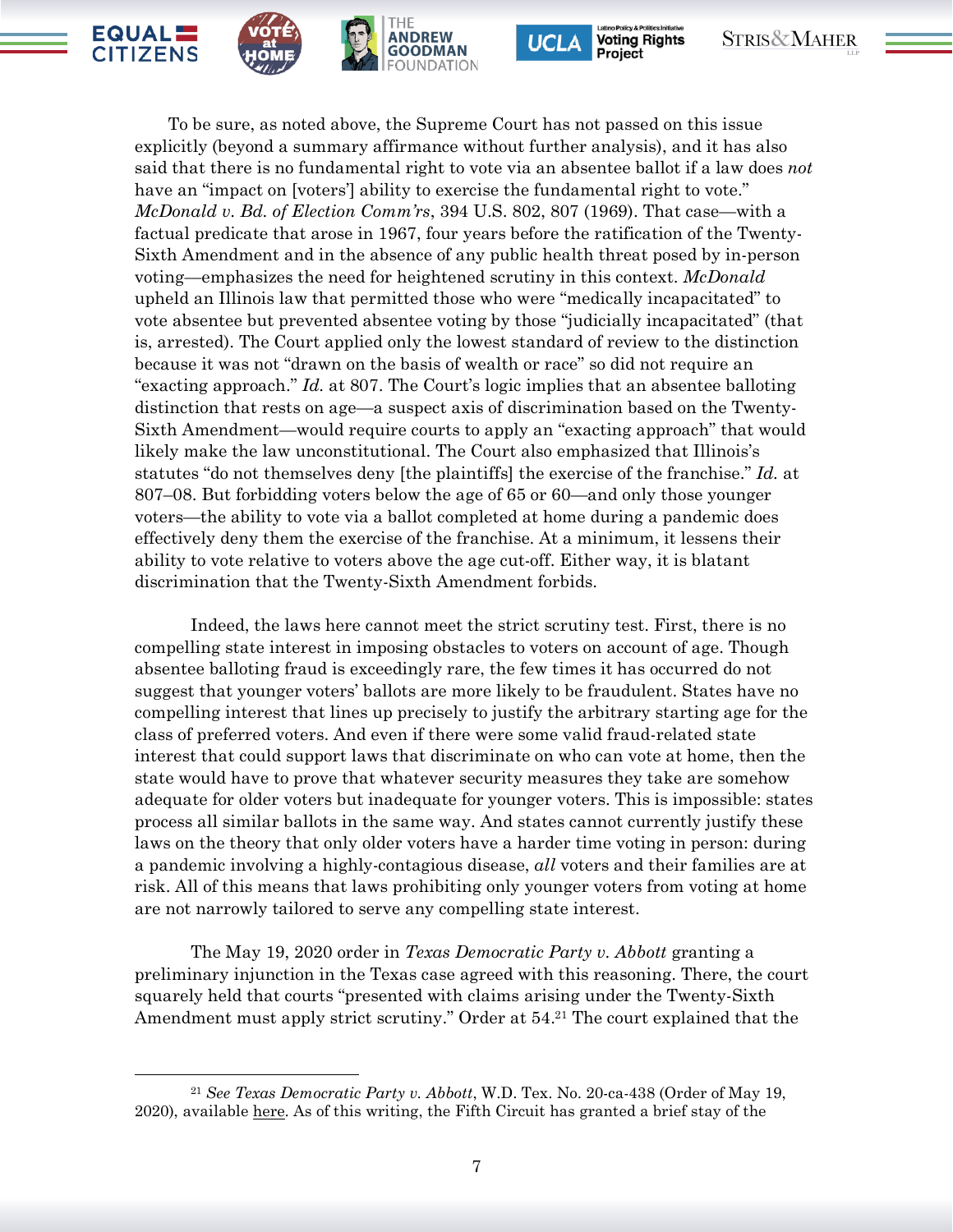







law creates two classes of persons based on age, but "the right of people below the age of 65 to vote is uniquely threatened and burdened solely based on their age." *Id.* at 55. And the court noted that the state provided "no evidence" to show a compelling interest in the discrimination, but "instead provided confusing and conflicting reasoning behind why the state would bar younger voters from accessing mail ballots during a global, deadly pandemic." *Id.* at 56. Finally, the court observed that the law would be invalid under the Twenty-Sixth Amendment even applying a lower level of scrutiny. *Id.* at 57–59.

As the court concluded in *Texas Democratic Party*, these laws will also fail under the more deferential test courts apply when they find that the law in question does not impose a "severe" burden on voting. Under this test, which comes from the Supreme Court's decisions in *Anderson v. Celebrezze* and *Burdick v. Takushi*, <sup>22</sup> a court must balance any burdens the law does impose with the state's valid justifications for regulating the election in the manner it wishes. *See, e.g.*, *Mays v. LaRose*, 951 F.3d 775, 787 (6th Cir. 2020) (noting that a burden on absentee balloting was "between minimal and severe" because the plaintiffs were "not totally denied a chance to vote"); *see also Obama for Am. v. Husted*, 697 F.3d 423, 433 (6th Cir. 2012) (noting that an Ohio restriction that made it more difficult for non-military members to vote early than those in the military created a burden that was "not severe, but neither is it slight").

To be clear, an *age-based* restriction on voting at home—especially during the current crisis—is not merely a "moderate" burden. As the Fourth Circuit noted in striking down several laws affecting early voting and out-of-precinct voting, certain voting procedures "may be a simple 'preference' for many white North Carolinians, but for many African Americans, they are a necessity." *N.C. State Conference of the NAACP v. McCrory*, 831 F.3d 204, 233 (4th Cir. 2016). So too for voting at home, which is a necessity for voters of all ages who may not meet their state's excuse standard but practically cannot vote if they cannot vote at home, especially, again, during a global pandemic.

Any claimed state interest in making it harder for younger voters to vote at home is illusory. Indeed, a simple hypothetical is sufficient to combat any rationale the state might offer. Just compare, on the one hand, a healthy 46-year-old with a healthy 66-year-old. If the state believes there is a valid state interest in having all healthy voters show up to the polls in person if they can do so, then both the healthy 46-year-old and the healthy 66-year-old should be required to vote in-person (unless another excuse applies). Moreover, in the context of a pandemic, where some voters may be COVID-19 positive, or may not have access to tests to confirm their status, and/or where otherwise healthy individuals live in close quarters with vulnerable

injunction and is considering the State's request for a longer stay pending appeal. *See* 5th Cir. No. 20-50407.

<sup>22</sup> *Anderson v. Celebrezze*, 460 U.S. 780 (1983); *Burdick v. Takushi*, 504 U.S. 428 (1992).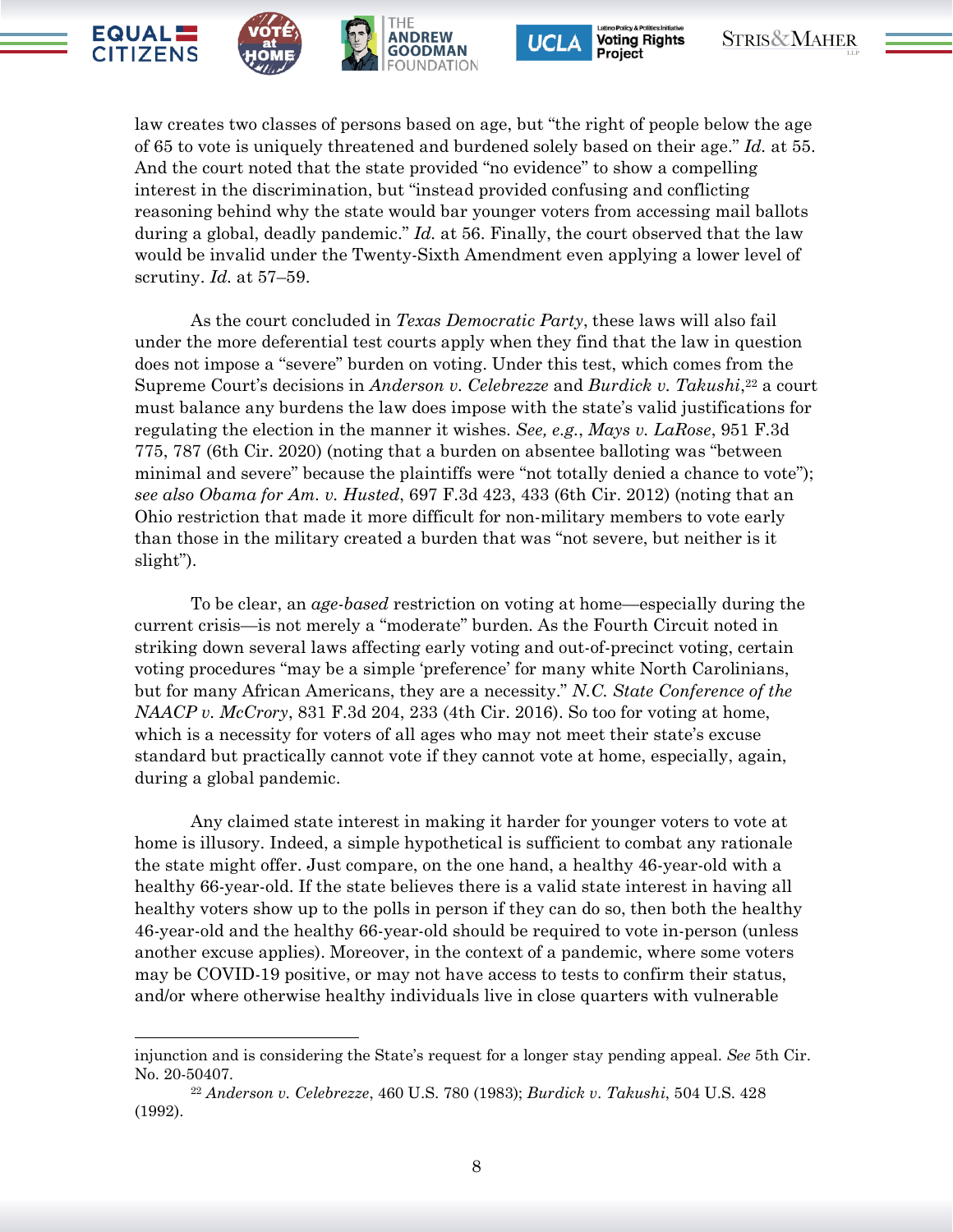







family members, the age cut-off is particularly arbitrary. And states of course must make accommodations for voters with disabilities regardless of whether they are old or young. The age-based discrimination thus adds nothing substantive.

Moreover, whatever justification for these laws that might have existed when states first passed them rings hollow in light of the public health risks posed by the pandemic. The debacle in Wisconsin effectively forced many voters to choose between casting a ballot in person and risking exposure to the disease during the April 7 election. Unfortunately, the state has linked more than 50 confirmed cases of COVID-19 directly to in-person voting.<sup>23</sup> Requests for vote-at-home ballots are expected to surge in 2020 because people of all ages are both fearful for their own health and are mindful of state and local mandates as well as guidance from the Center for Disease Control to stay away from crowded spaces if possible. Discriminatory restraints on account of age will force voters to choose between exercising the right to vote or bearing the dual risks of becoming infected themselves or spreading illness to their families and communities.

This reality makes Missouri's proposed age discrimination for its coronavirusspecific expansion of voting at home irrational. In a bill awaiting signature by the governor as of this writing, the state legislature passed a law providing that voters "in an at-risk category for contracting or transmitting" the novel coronavirus may vote at home.<sup>24</sup> The state then put all voters 65 or older in that category. But, while older voters may be more likely to suffer from a severe case of COVID-19 if they contract the virus, they are no more or less likely to "contract" or "transmit" the virus than anyone else. Reducing transmission, however, is the expressed state interest the law supposedly furthers. The law thus could not withstand the strict scrutiny courts would apply to the age restriction; Missouri cannot even pass the lower standard given its irrational justification.

#### Many Young Voters Would Prefer To Vote At Home But Face Obstacles

Unfortunately, the laws at issue here are not the only ways that states discriminate against younger voters when it comes to voting at home. Even though many younger voters would prefer to vote at home—like so many other Americans many states do not make it easy for them to do so.

Nationally, younger voters broadly support voting in this way. Indeed, perhaps because older voters already have an easier time obtaining at-home ballots than younger voters in many states, youth support for holding all elections by mail is 8 points higher than the support of those 65 and older in states that require excuses.<sup>25</sup>

<sup>23</sup> Associated Press, *52 Positive Cases…*, [https://www.tmj4.com/news/coronavirus/52](https://www.tmj4.com/news/coronavirus/52-positive-cases-tied-to-wisconsin-election) [positive-cases-tied-to-wisconsin-election.](https://www.tmj4.com/news/coronavirus/52-positive-cases-tied-to-wisconsin-election)

<sup>24</sup> *See* Missouri S.B. 631 (passed May 15, 2020).

<sup>25</sup> [https://electionupdates.caltech.edu/2020/03/20/some-demographics-on-voting-by-](https://electionupdates.caltech.edu/2020/03/20/some-demographics-on-voting-by-mail/)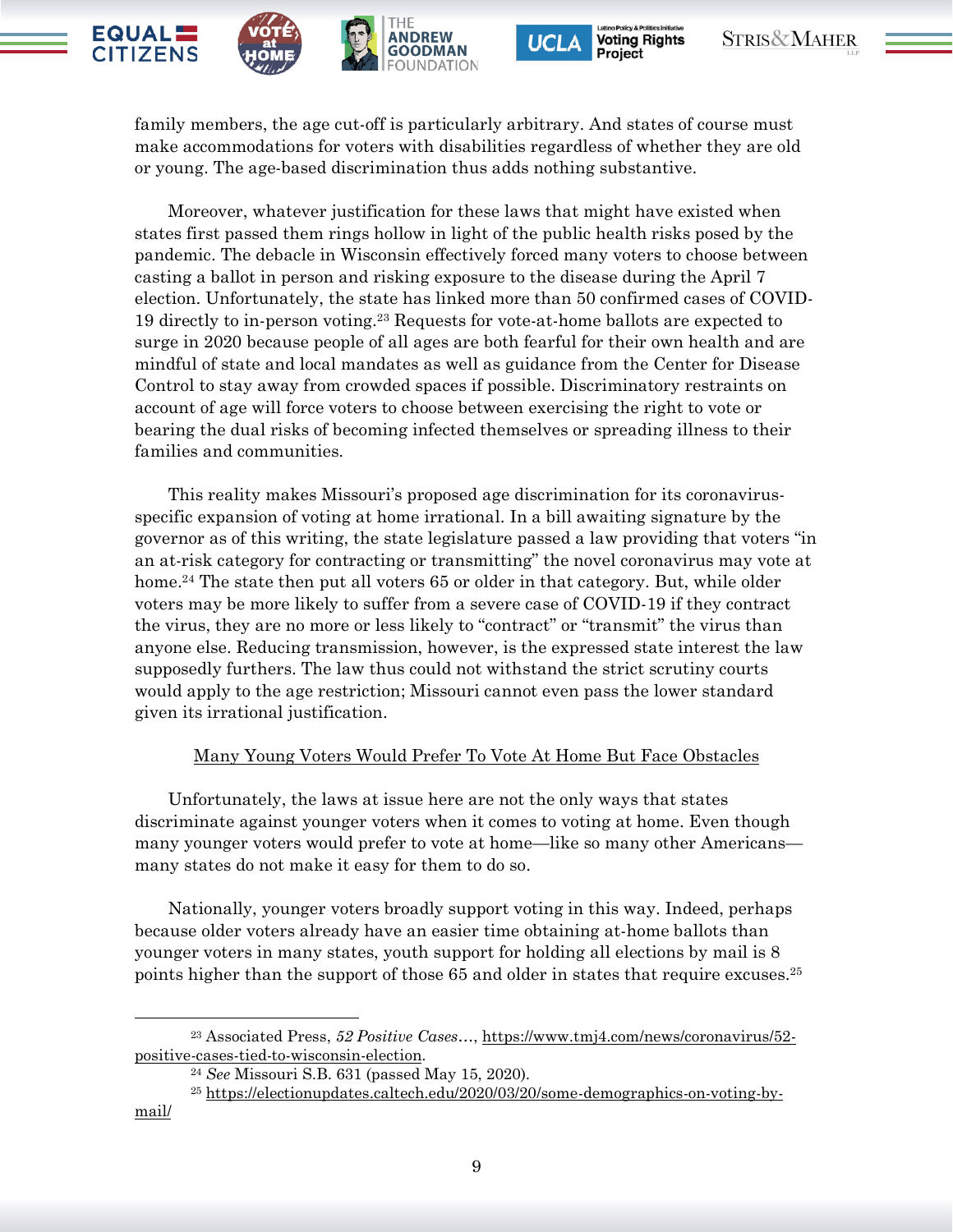







And, as mentioned, recent elections have seen surges in interest in voting at home. In Wisconsin's April 7 election, over 70% of all votes were cast via at-home ballots. 26

To be sure, although voters of all ages avail themselves of vote-at-home opportunities when they have access to them, safeguards are still necessary to ensure equal treatment among these ballots. A recent study of at-home ballots cast in Florida (a no-excuse state) in the 2018 general election confirmed that voters across age rely on this method, and that about 50% of the total vote-by-mail ballots cast in that race were by voters under the age of 65. <sup>27</sup> Notably, the rejection rates across the age cohorts increased significantly for younger voters.

Safeguards to ensure fair and equitable access to vote-at-home include, but are not limited to: election modernization that allows voters to request applications through multiple methods such as online or by phone; free postage for all election materials; identity and signature verification that includes robust notice and cure opportunities; bar codes to keep track of ballot processing; ballot tracking through the U.S. Postal Service; secure drop-off locations and drop boxes; post-election audits; inperson polling sites as a fail-safe; and robust voter education. 28

#### Evidence Shows That Age-Discriminatory Laws Affect Voter Behavior

Laws that allow only older voters to vote at home without an additional excuse are unconstitutional on their face because they make it harder for younger cohorts to vote. They also impact voter access. Our team's novel data analysis shows that these laws have a measurable impact on the ways that young people participate in our democracy. This only makes sense: making voting more difficult for younger voters than for older voters will make younger voters less likely to vote.

We ran a comparison of voter behavior based on the data contained in the Current Population Survey Voting and Registration Supplement Sample for the 2018 fall election, a high-quality dataset with over 55,000 relevant respondents from across the nation.

As shown in Figure 1 below, people under 65 make up a substantially larger proportion of the 2018 vote-at-home voters in the states that do not discriminate by age (61%) than in those that do (35%). Put differently, in states where voters under 65 cannot vote at home without an excuse, voters who are 65 and older comprise nearly 65% of *all* such ballots. But in states without these provisions, the use of at-home

<sup>26</sup> Daniel Bush, *Record Absentee Ballots…*, PBS News Hour, [https://www.pbs.org/newshour/politics/record-absentee-ballots-sustain-turnout-in-wisconsin](https://www.pbs.org/newshour/politics/record-absentee-ballots-sustain-turnout-in-wisconsin-primary)[primary.](https://www.pbs.org/newshour/politics/record-absentee-ballots-sustain-turnout-in-wisconsin-primary)

<sup>27</sup> Anna Baringer, Michael Herron, and Dan Smith, *Voting By Mail…*, https://electionscience.clas.ufl.edu/files/2020/04/Baringer\_Herron\_Smith\_VBM\_FL.pdf.

<sup>28</sup> *See, e.g.*, Brennan Center, *How to Protect the 2020 Vote from Coronavirus*, [https://www.brennancenter.org/our-work/policy-solutions/how-protect-2020-vote-coronavirus;](https://www.brennancenter.org/our-work/policy-solutions/how-protect-2020-vote-coronavirus) Brennan Center, *The False Narrative of Vote-by-Mail Fraud*, <https://www.brennancenter.org/our-work/analysis-opinion/false-narrative-vote-mail-fraud>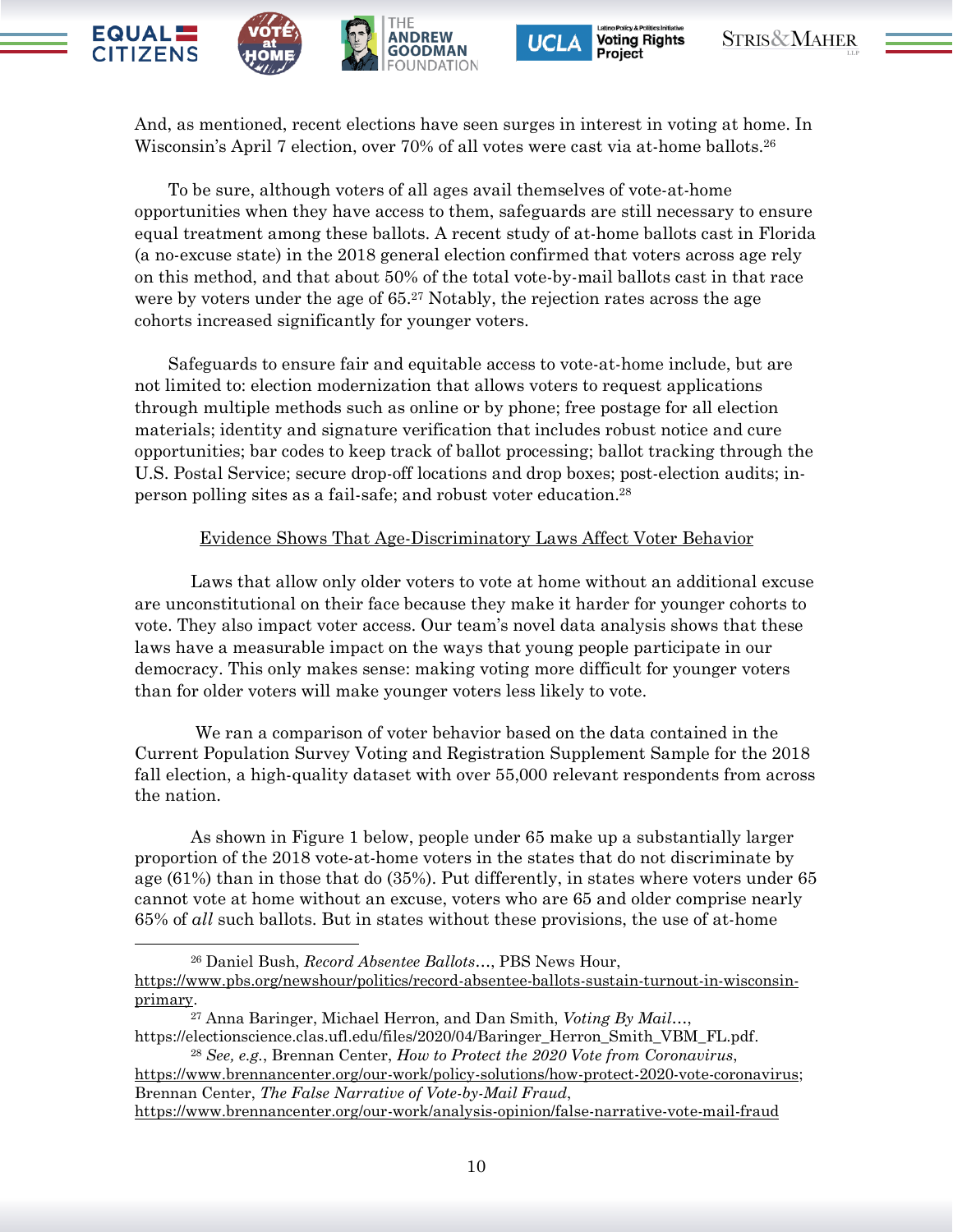

ballots is much more evenly distributed, as older voters make up only 39% of the votes from home in those states.





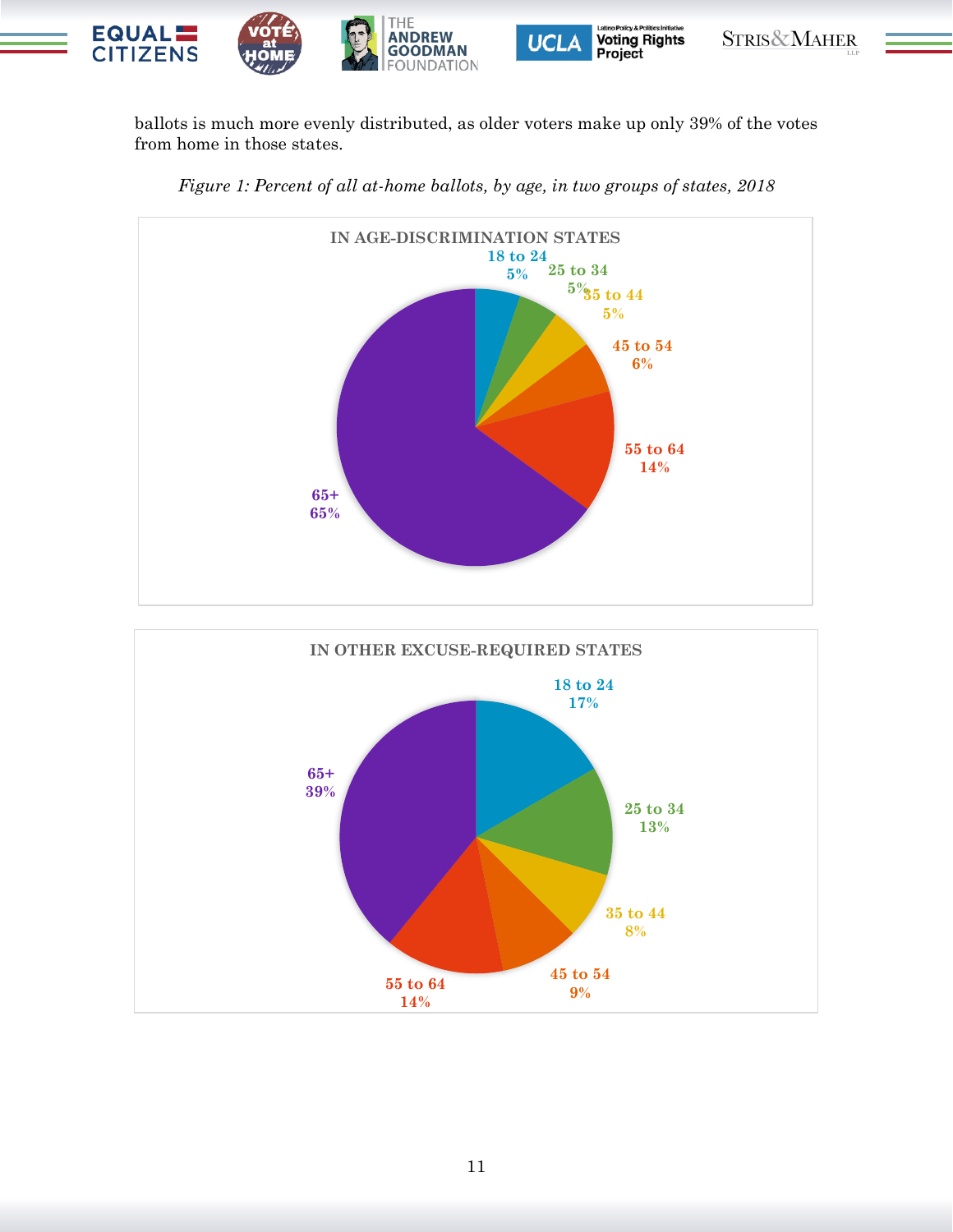







A second set of data shows that these discriminatory policies deny younger cohorts access to at-home ballots they would otherwise use. For instance, nationally, 22.5% of voters 18 to 24 and 20.7% of those aged 25 to 34 used at-home ballots in 2018. At the same time, 30% of voters over 65 voted at home nationally in 2018—a higher number, to be sure, but not overwhelmingly so.

But that gap ballooned in states that discriminate by age. In those states, 21.3% of adults over 65 voted at home, but only 6.6% of voters 18 to 24 and a meager 3% of voters aged 25 to 34 did so.

Moreover, when vote-at-home is available to younger cohorts, they use it. Only 6.6% of voters 18 to 24 vote by mail in age-discrimination states, compared to 22.5% nationally—that's an increased factor of 3.4. The trend is revealed across age cohorts: a factor of 6.8 for ages 25 to 34; 7.18 for ages 35 to 44; 6.2 for ages 45 to 54; and 3.5 for ages 55 to 64. The factor drops to 1.5 for those age 65 or older, suggesting that although other considerations may be at play when comparing reliance between age discrimination states and national trends, there is nonetheless a strong correlation between the availability of the voting method and the use of it.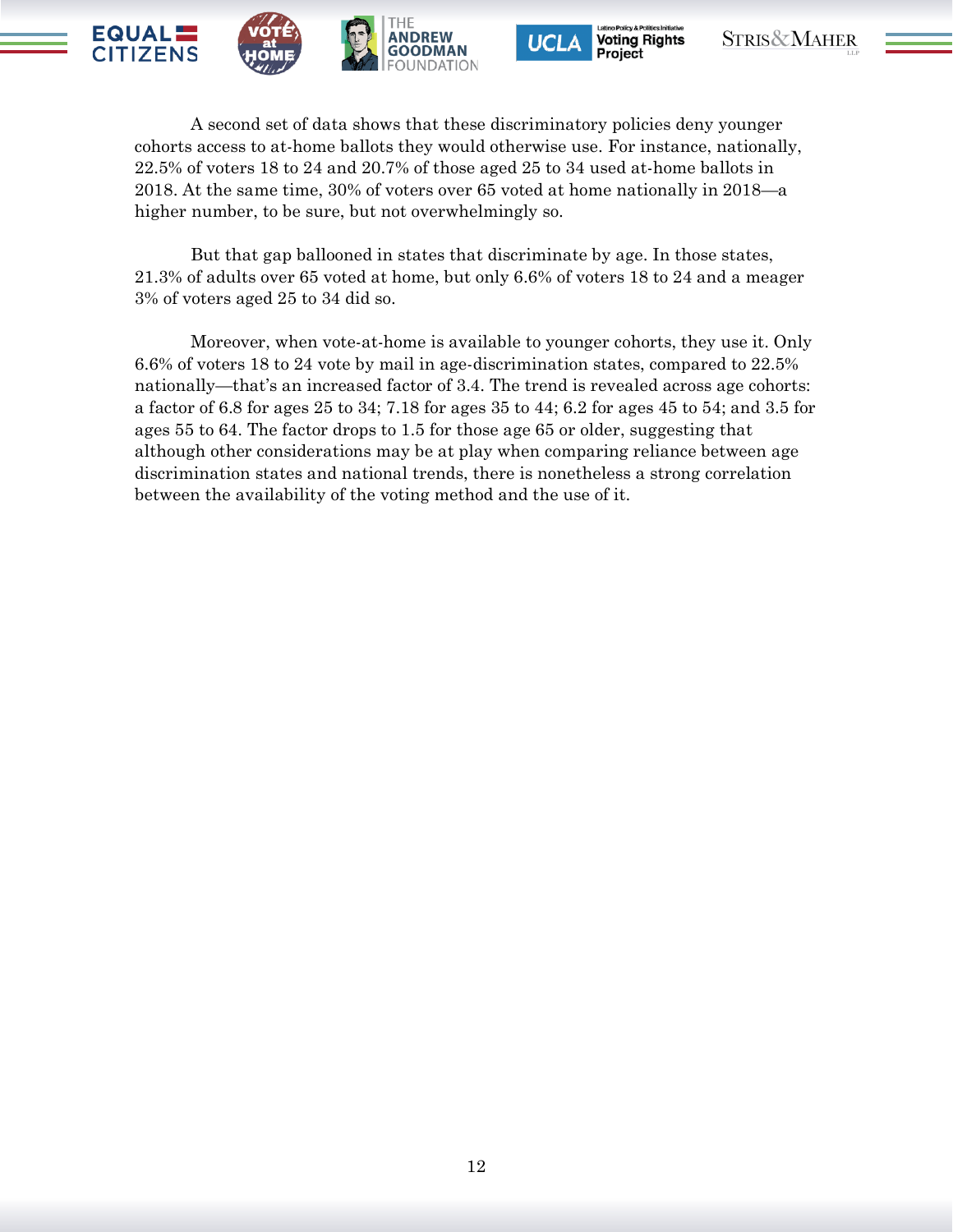

| Table 1: Comparison of age cohort by voting method, 2018 |              |                     |          |              |              |          |        |
|----------------------------------------------------------|--------------|---------------------|----------|--------------|--------------|----------|--------|
|                                                          | Age          | $18 \text{ to } 24$ | 25 to 34 | $35$ to $44$ | $45$ to $54$ | 55 to 64 | $65+$  |
| <b>Age Discrimination</b><br><b>States</b>               | In-Person    | 93.225              | 96.254   | 96.919       | 96.651       | 93.592   | 78.334 |
|                                                          | At-Home      | 6.556               | 3.021    | 2.844        | 3.088        | 6.107    | 21.327 |
|                                                          | <b>TOTAL</b> | 100%                | 100%     | 100%         | 100%         | 100%     | 100%   |
| <b>National Average</b>                                  | In-Person    | 76.468              | 78.665   | 79.156       | 80.426       | 78.491   | 69.508 |
|                                                          | At-Home      | 22.531              | 20.671   | 20.427       | 19.194       | 21.083   | 30.037 |
|                                                          | <b>TOTAL</b> | 100%                | 100%     | 100%         | 100%         | 100%     | 100%   |

**UCLA** 

**Voting Rights** 

Project

STRIS&MAHER



The conclusion is clear: younger voters across age cohorts would like to vote at home. They do so in high numbers where they can. But they are selectively prevented from doing so in some states by discriminatory laws. Those laws are unconstitutional.<sup>29</sup>

<sup>29</sup> These cross tabulations were computed by Tye Rush, Policy Fellow at the UCLA Voting Rights Project, and originally sourced by Kei Kawashima-Ginsberg, Director of the Tufts' Center for Information & Research on Civic Learning and Engagement. The full cross tabulations are available at http://voteathome26.us.